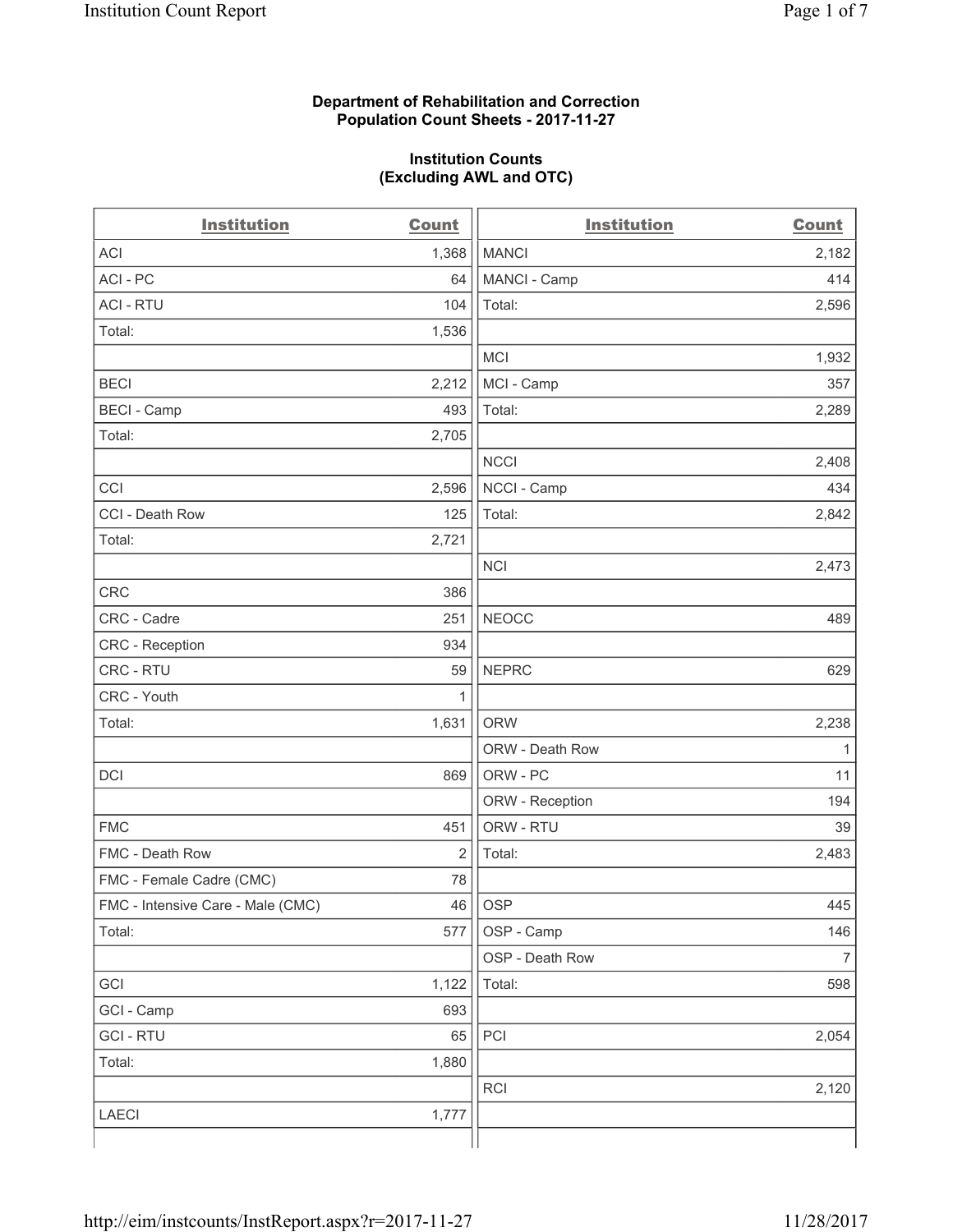|                          |       | <b>RICI</b> | 2,607                              |
|--------------------------|-------|-------------|------------------------------------|
| LECI                     | 2,308 |             |                                    |
| LECI - Camp              | 171   | SCI         | 2,011                              |
| Total:                   | 2,479 |             |                                    |
|                          |       | <b>SOCF</b> | 1,144                              |
| LOCI                     | 2,298 | SOCF - RTU  | 58                                 |
|                          |       | Total:      | 1,202                              |
| LORCI                    | 231   |             |                                    |
| LORCI - Cadre            | 137   | <b>TCI</b>  | 1,059                              |
| <b>LORCI - Reception</b> | 913   | TCI - Camp  | 423                                |
| Total:                   | 1,281 | Total:      | 1,482                              |
|                          |       |             |                                    |
| MACI                     | 1,108 | <b>TOCI</b> | 345                                |
| MACI - Minimum           | 1,252 | TOCI - PC   | 96                                 |
| Total:                   | 2,360 | Total:      | 441                                |
|                          |       |             |                                    |
|                          |       | <b>WCI</b>  | 1,223                              |
|                          |       | WCI - RTU   | 33                                 |
|                          |       | Total:      | 1,256                              |
|                          |       |             |                                    |
|                          |       |             | <b>Total Population:</b><br>49,686 |

\* The Total Population includes 30 Offenders with Reason Codes 30 & 31. \*\* The Total Population includes 37 Offenders with Reason Code 0A.

# **Male Population by Security Level (Include AWL and Exclude OTC)**

| <b>Security Level</b>  |                   | <b>Body</b> | <b>AWL</b> | $(-OTC)$ | <b>Total</b> |
|------------------------|-------------------|-------------|------------|----------|--------------|
| Total Level 5          |                   | 90          | 3          | 3        | 90           |
| Total Level 4          |                   | 2,276       | 42         | 34       | 2,284        |
| Total Level 3          |                   | 11,610      | 159        | 128      | 11,641       |
| Total Level 2          |                   | 15,952      | 191        | 133      | 16,010       |
| Total Level 1          |                   | 15,465      | 162        | 69       | 15,558       |
| <b>Total Death Row</b> |                   | 136         |            | 0        | 137          |
|                        | <b>Total Male</b> | 45,529      | 558        | 367      | 45,720       |

#### **Female Population by Institution (Include AWL and Exclude OTC)**

| <b>Institution</b>       | <b>Body</b> | <b>AWL</b> | $(-OTC)$ | Total |
|--------------------------|-------------|------------|----------|-------|
| <b>DCI</b>               | 869         |            |          | 874   |
| <b>FMC</b>               | 23          |            |          | 26    |
| FMC - Female Cadre (CMC) | 78          |            |          | 79    |
|                          |             |            |          |       |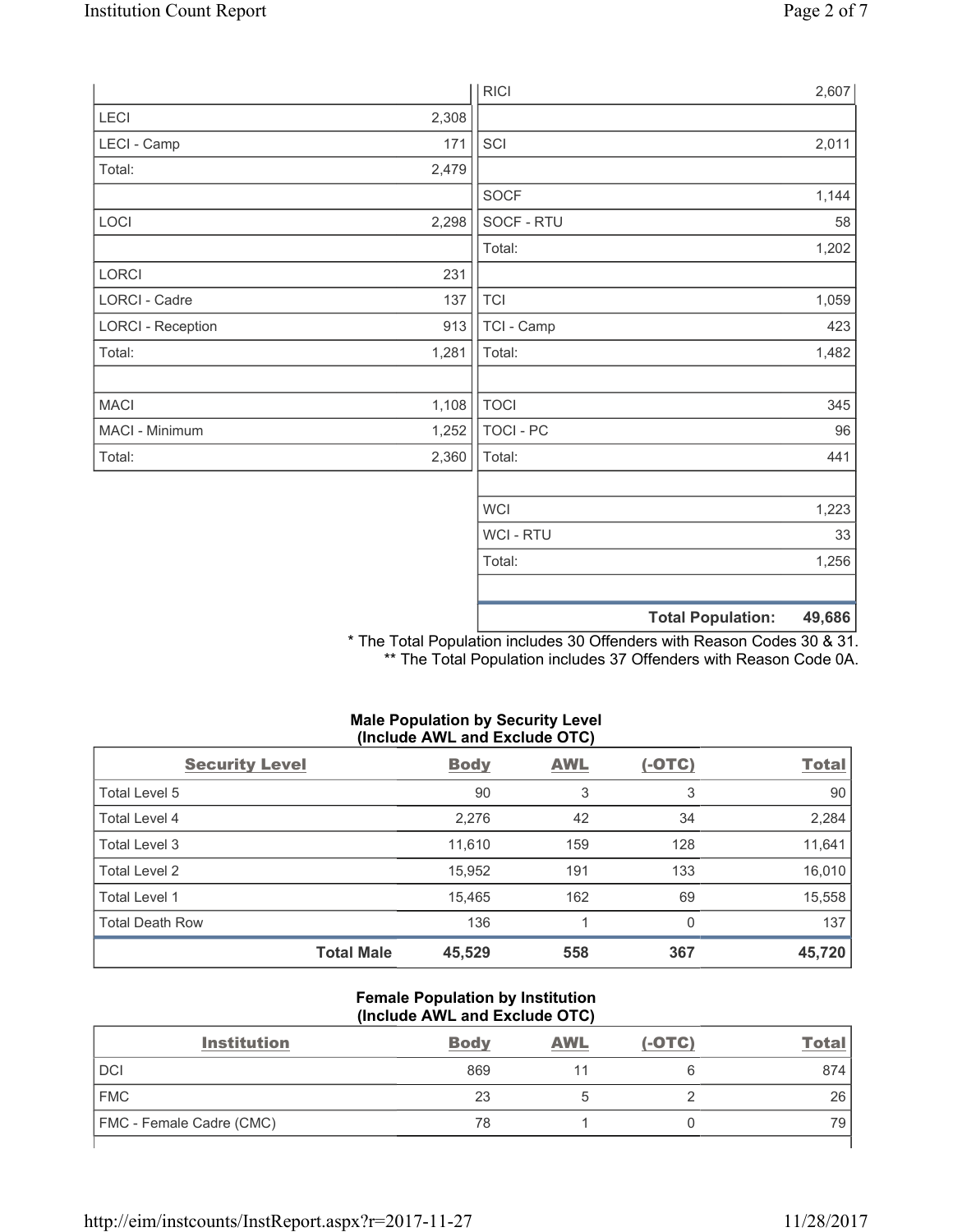|                        | <b>Total Population:</b> | 49,608 | 633 | 401              | 49,840 |
|------------------------|--------------------------|--------|-----|------------------|--------|
|                        | <b>Total Female</b>      | 4,079  | 75  | 34               | 4,120  |
| ORW - RTU              |                          | 39     | 0   | O                | 39     |
| ORW - Reception        |                          | 194    | 0   | $\left( \right)$ | 194    |
| ORW - PC               |                          | 11     | 0   | 0                | 11     |
| <b>ORW - Death Row</b> |                          |        | 0   | 0                |        |
| <b>ORW</b>             |                          | 2,236  | 40  | 19               | 2,257  |
| <b>NEPRC</b>           |                          | 628    | 18  |                  | 639    |

# **Male Population by Institution: Security Level 5 (Include AWL and Exclude OTC)**

| <b>Institution</b>   | <b>Body</b>    | <b>AWL</b>     | $(-OTC)$       | <b>Total</b> |
|----------------------|----------------|----------------|----------------|--------------|
| ACI                  |                | $\mathbf 0$    | $\mathbf{0}$   |              |
| CRC                  |                | $\mathbf 0$    | $\Omega$       |              |
| LECI                 | $\overline{2}$ | 0              | $\mathbf{0}$   | 2            |
| LORCI                | 1              | $\mathbf 0$    | $\mathbf 0$    |              |
| <b>MACI</b>          |                | 0              | $\Omega$       |              |
| <b>MANCI</b>         |                | $\mathbf 0$    | $\Omega$       |              |
| <b>OSP</b>           | 45             | $\overline{2}$ | $\overline{2}$ | 45           |
| SCI                  |                | $\mathbf 0$    | $\mathbf{0}$   |              |
| SOCF                 | 30             | 1              |                | 30           |
| SOCF - RTU           | 3              | $\Omega$       | $\Omega$       | 3            |
| <b>TCI</b>           |                | $\mathbf 0$    | $\mathbf{0}$   |              |
| <b>TOCI</b>          | 3              | $\Omega$       | $\Omega$       | 3            |
| <b>Total Level 5</b> | 90             | 3              | 3              | 90           |

# **Male Population by Institution: Security Level 4 (Include AWL and Exclude OTC)**

| <b>Institution</b> | <b>Body</b>    | <b>AWL</b>     | $(-OTC)$       | <b>Total</b> |
|--------------------|----------------|----------------|----------------|--------------|
| ACI                | 8              | $\overline{2}$ |                | 9            |
| <b>BECI</b>        | $\overline{2}$ | 0              |                | 2            |
| CCI                | 5              |                |                | 5            |
| CRC                | 42             | 3              | $\overline{2}$ | 43           |
| CRC - Reception    | 11             | 2              |                | 12           |
| CRC - RTU          |                |                |                |              |
| <b>FMC</b>         |                | 0              | U              |              |
| GCI                |                | 0              |                |              |
| <b>LAECI</b>       | $\overline{2}$ | 0              |                | 2            |
| LECI               | 59             | 2              |                | 60           |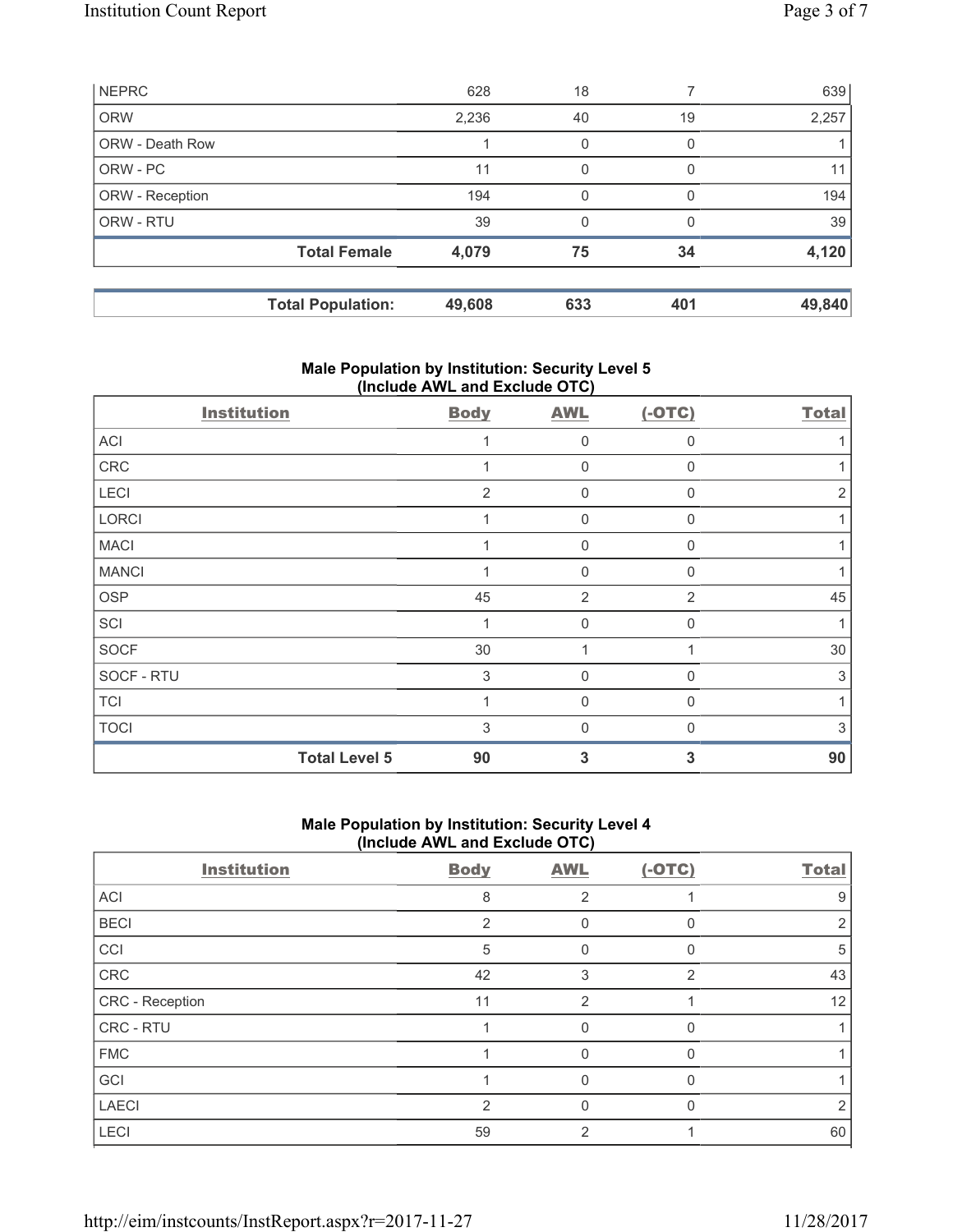| LOCI                     |                      | 10                        | $\mathsf{O}\xspace$ | $\mathsf{O}\xspace$ | $10\,$                    |
|--------------------------|----------------------|---------------------------|---------------------|---------------------|---------------------------|
| <b>LORCI</b>             |                      | 20                        | $\overline{7}$      | $\overline{7}$      | 20                        |
| LORCI - Cadre            |                      | $\mathsf 3$               | $\mathsf{O}\xspace$ | $\mathsf{O}\xspace$ | $\ensuremath{\mathsf{3}}$ |
| <b>LORCI - Reception</b> |                      | $\overline{2}$            | $\mathsf{O}\xspace$ | $\mathsf{O}\xspace$ | $\overline{2}$            |
| <b>MACI</b>              |                      | 45                        | $\mathbf 1$         | $\mathsf{O}\xspace$ | 46                        |
| <b>MANCI</b>             |                      | 89                        | $\sqrt{3}$          | $\,$ 3 $\,$         | 89                        |
| MCI                      |                      | $\ensuremath{\mathsf{3}}$ | $\mathsf 0$         | $\mathsf{O}\xspace$ | $\ensuremath{\mathsf{3}}$ |
| NCCI                     |                      | $\mathbf 2$               | $\mathsf{O}\xspace$ | $\mathsf{O}\xspace$ | $\sqrt{2}$                |
| <b>NCI</b>               |                      | $\overline{4}$            | $\mathsf{O}\xspace$ | $\mathsf{O}\xspace$ | $\overline{4}$            |
| <b>OSP</b>               |                      | 397                       | $\overline{4}$      | $\,$ 3 $\,$         | 398                       |
| PCI                      |                      | 1                         | $\pmb{0}$           | $\mathsf 0$         | 1                         |
| <b>RCI</b>               |                      | 25                        | $\mathbf{1}$        | $\mathbf{1}$        | 25                        |
| <b>RICI</b>              |                      | $\,6$                     | $\mathsf{O}\xspace$ | $\mathsf{O}\xspace$ | $\,6\,$                   |
| SCI                      |                      | $\overline{9}$            | $\mathbf 0$         | $\mathbf 0$         | $9\,$                     |
| <b>SOCF</b>              |                      | 1,110                     | 11                  | 10                  | 1,111                     |
| SOCF - RTU               |                      | 55                        | $\pmb{0}$           | $\mathsf{O}\xspace$ | 55                        |
| <b>TCI</b>               |                      | 15                        | $\mathsf{O}\xspace$ | $\mathsf{O}\xspace$ | 15                        |
| TCI - Camp               |                      | 1                         | $\mathsf 0$         | $\mathsf{O}\xspace$ | $\mathbf{1}$              |
| <b>TOCI</b>              |                      | 295                       | $\overline{4}$      | $\mathfrak{S}$      | 296                       |
| <b>TOCI - PC</b>         |                      | 17                        | $\mathsf{O}\xspace$ | $\mathsf{O}\xspace$ | 17                        |
| <b>WCI</b>               |                      | 32                        | $\overline{2}$      | $\overline{2}$      | 32                        |
| WCI - RTU                |                      | $\,$ 3 $\,$               | $\mathsf{O}\xspace$ | $\mathsf 0$         | $\sqrt{3}$                |
|                          | <b>Total Level 4</b> | 2,276                     | 42                  | 34                  | 2,284                     |

### **Male Population by Institution: Security Level 3 (Include AWL and Exclude OTC)**

| <b>Institution</b>                | <b>Body</b>    | <b>AWL</b>  | $(-OTC)$       | <b>Total</b> |
|-----------------------------------|----------------|-------------|----------------|--------------|
| <b>ACI</b>                        | 16             | 1           | 1              | 16           |
| ACI-PC                            | 3              | $\mathbf 0$ | 0              | 3            |
| <b>BECI</b>                       | 4              | 0           | 0              | 4            |
| CCI                               | 1              | $\mathbf 0$ | 0              |              |
| CRC                               | 86             | 2           | $\overline{2}$ | 86           |
| CRC - Cadre                       | 142            | $\mathbf 0$ | 0              | 142          |
| CRC - Reception                   | 551            | 12          | 10             | 553          |
| CRC - RTU                         | 53             | $\mathbf 0$ | 0              | 53           |
| CRC - Youth                       |                | $\mathbf 0$ | 0              |              |
| <b>FMC</b>                        | $\overline{4}$ | 2           | $\Omega$       | 6            |
| FMC - Intensive Care - Male (CMC) | 3              | $\mathbf 0$ | 0              | 3            |
| <b>LECI</b>                       | 2,241          | 22          | 19             | 2,244        |
| <b>LOCI</b>                       | 3              | $\mathbf 0$ | 0              | 3            |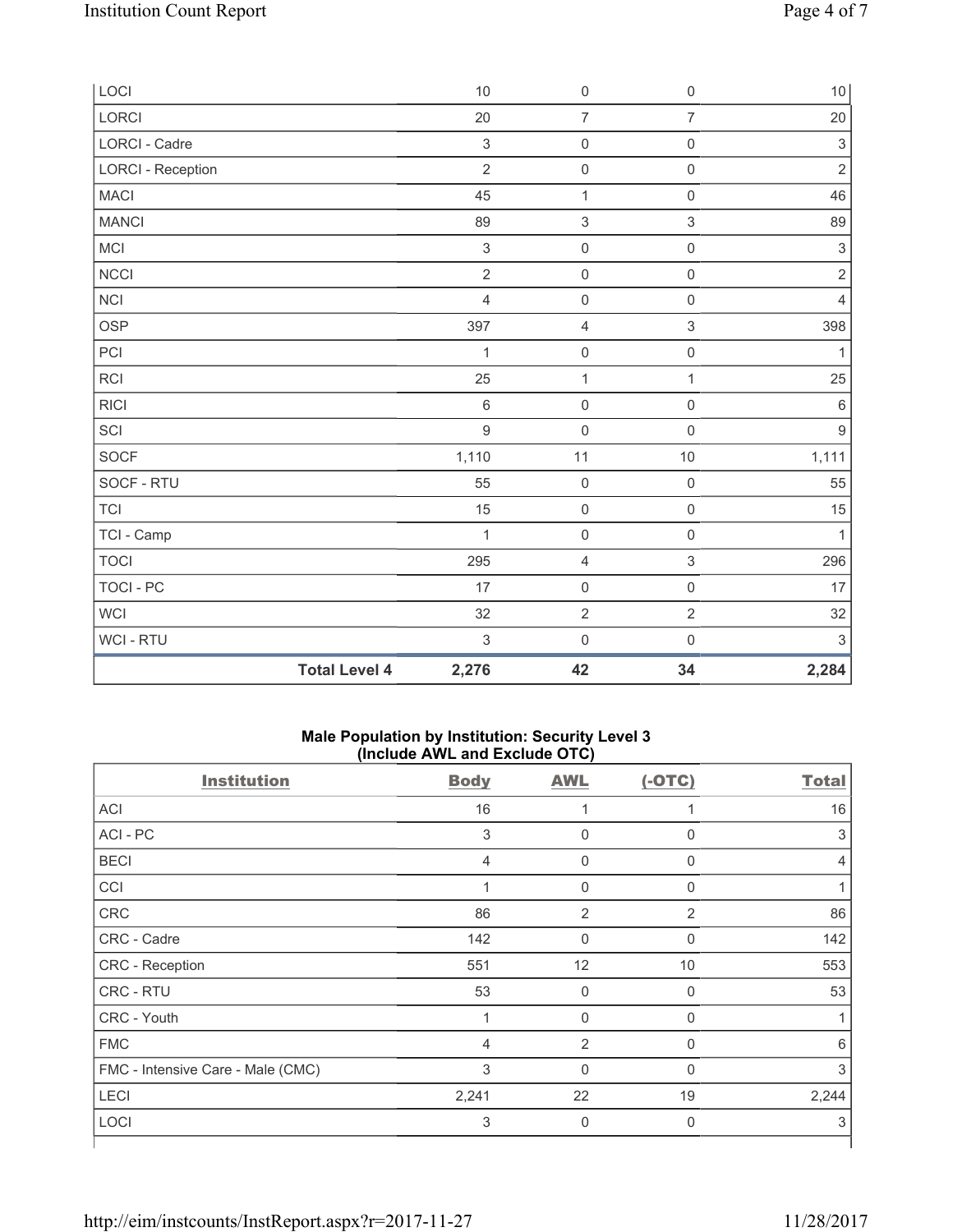| LORCI                    |                      | 63                        | 38                        | 36                  | 65                  |
|--------------------------|----------------------|---------------------------|---------------------------|---------------------|---------------------|
| LORCI - Cadre            |                      | 86                        | $\mathsf{O}\xspace$       | $\mathsf{O}\xspace$ | 86                  |
| <b>LORCI - Reception</b> |                      | 593                       | $\mathbf{1}$              | 1                   | 593                 |
| <b>MACI</b>              |                      | 974                       | 13                        | $\,6\,$             | 981                 |
| <b>MANCI</b>             |                      | 2,070                     | 20                        | 16                  | 2,074               |
| <b>MCI</b>               |                      | $\mathsf{O}\xspace$       | $\mathbf{1}$              | 1                   | $\mathsf{O}\xspace$ |
| <b>NCCI</b>              |                      | $\ensuremath{\mathsf{3}}$ | $\mathsf{O}\xspace$       | $\mathsf{O}\xspace$ | $\sqrt{3}$          |
| NCCI - Camp              |                      | 1                         | $\mathbf 0$               | $\mathsf{0}$        | 1                   |
| <b>NEOCC</b>             |                      | 489                       | $\overline{2}$            | $\overline{2}$      | 489                 |
| <b>OSP</b>               |                      | 1                         | $\mathbf 0$               | $\mathsf{O}\xspace$ | 1                   |
| PCI                      |                      | 31                        | $\mathsf 3$               | $\mathsf{0}$        | 34                  |
| <b>RCI</b>               |                      | 1,867                     | 19                        | 15                  | 1,871               |
| <b>RICI</b>              |                      | $\overline{2}$            | $\mathsf{O}\xspace$       | $\mathsf{O}\xspace$ | $\overline{2}$      |
| <b>SOCF</b>              |                      | $\overline{4}$            | $\mathsf{O}\xspace$       | $\mathsf{O}\xspace$ | $\overline{4}$      |
| <b>TCI</b>               |                      | 997                       | $\,6\,$                   | 5                   | 998                 |
| <b>TOCI</b>              |                      | 28                        | $\ensuremath{\mathsf{3}}$ | 1                   | 30                  |
| <b>TOCI - PC</b>         |                      | 78                        | $\mathsf{O}\xspace$       | $\mathbf 0$         | 78                  |
| <b>WCI</b>               |                      | 1,187                     | 13                        | 12                  | 1,188               |
| <b>WCI-RTU</b>           |                      | 28                        | 1                         | 1                   | 28                  |
|                          | <b>Total Level 3</b> | 11,610                    | 159                       | 128                 | 11,641              |

### **Male Population by Institution: Security Level 2 (Include AWL and Exclude OTC)**

| <b>Institution</b>                | <b>Body</b>    | <b>AWL</b>                | $(-OTC)$    | <b>Total</b>   |
|-----------------------------------|----------------|---------------------------|-------------|----------------|
| <b>ACI</b>                        | 705            | 8                         | 6           | 707            |
| ACI - PC                          | 60             | $\mathsf 0$               | 0           | 60             |
| <b>ACI - RTU</b>                  | 68             | $\mathbf 0$               | $\mathbf 0$ | 68             |
| <b>BECI</b>                       | 1,388          | 13                        | 10          | 1,391          |
| CCI                               | 1,923          | 18                        | $6\,$       | 1,935          |
| <b>CRC</b>                        | 126            | $\sqrt{5}$                | 5           | 126            |
| CRC - Cadre                       | 109            | $\mathbf 0$               | $\mathbf 0$ | 109            |
| CRC - Reception                   | 251            | $10$                      | 10          | 251            |
| CRC - RTU                         | $\sqrt{5}$     | $\mathbf 0$               | $\mathbf 0$ | 5              |
| <b>FMC</b>                        | 8              | $\ensuremath{\mathsf{3}}$ | 0           | 11             |
| FMC - Intensive Care - Male (CMC) | 16             | $\mathsf 0$               | $\mathbf 0$ | 16             |
| GCI                               | 521            | 5                         | $\mathsf 3$ | 523            |
| <b>GCI-RTU</b>                    | 50             | $\pmb{0}$                 | $\mathbf 0$ | 50             |
| <b>LAECI</b>                      | 1,089          | 10                        | $9\,$       | 1,090          |
| LECI                              | $\overline{2}$ | $\mathbf 0$               | $\mathbf 0$ | $\overline{2}$ |
| LOCI                              | 1,247          | 7                         | 3           | 1,251          |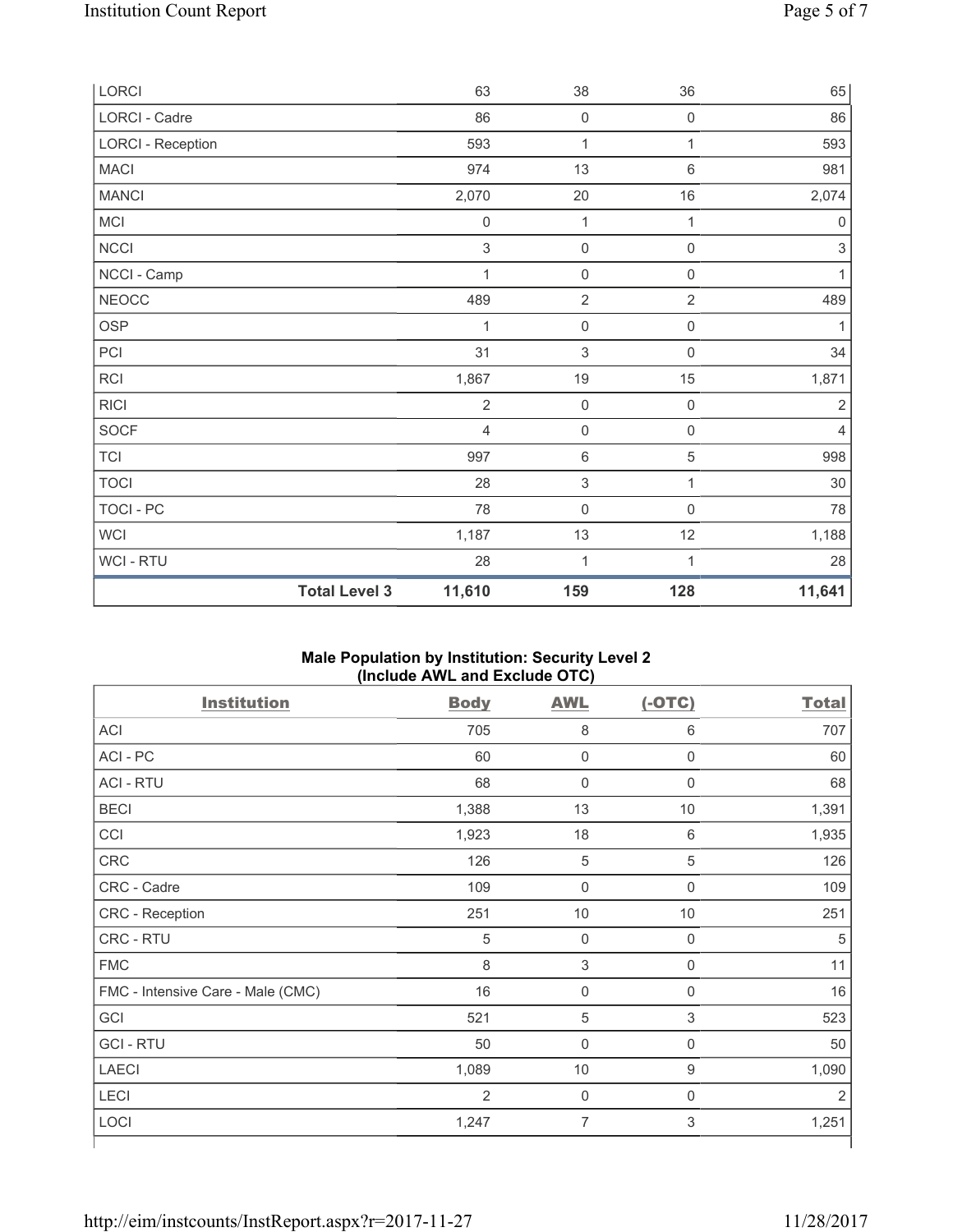| LORCI                    |                      | 102            | 19                  | 19                  | 102              |
|--------------------------|----------------------|----------------|---------------------|---------------------|------------------|
| LORCI - Cadre            |                      | 43             | $\mathsf{O}\xspace$ | 0                   | 43               |
| <b>LORCI - Reception</b> |                      | 160            | $\mathsf{O}\xspace$ | 0                   | 160              |
| <b>MACI</b>              |                      | 88             | 1                   | 0                   | 89               |
| <b>MANCI</b>             |                      | 3              | $\mathsf{O}\xspace$ | 0                   | $\sqrt{3}$       |
| MCI                      |                      | 1,481          | $\overline{7}$      | 4                   | 1,484            |
| MCI - Camp               |                      | 1              | 0                   | $\boldsymbol{0}$    | 1                |
| NCCI                     |                      | 1,331          | 13                  | 11                  | 1,333            |
| <b>NCI</b>               |                      | 1,742          | 23                  | 19                  | 1,746            |
| <b>OSP</b>               |                      | 1              | $\mathbf 0$         | $\boldsymbol{0}$    | 1                |
| PCI                      |                      | 701            | $10$                | $\overline{2}$      | 709              |
| <b>RCI</b>               |                      | 226            | $\overline{2}$      | $\mathbf 0$         | 228              |
| <b>RICI</b>              |                      | 1,526          | 26                  | 20                  | 1,532            |
| SCI                      |                      | 963            | $10$                | 5                   | 968              |
| <b>TCI</b>               |                      | $\overline{2}$ | $\mathbf 0$         | $\mathsf{O}\xspace$ | $\overline{2}$   |
| <b>TOCI</b>              |                      | $\mathsf g$    | 1                   | $\mathbf{1}$        | $\boldsymbol{9}$ |
| TOCI - PC                |                      | 1              | $\mathsf{O}\xspace$ | $\mathsf{0}$        | $\mathbf{1}$     |
| WCI                      |                      | $\overline{4}$ | $\mathbf 0$         | $\boldsymbol{0}$    | 4                |
|                          | <b>Total Level 2</b> | 15,952         | 191                 | 133                 | 16,010           |

### **Male Population by Institution: Security Level 1 (Include AWL and Exclude OTC)**

| <b>Institution</b>                | <b>Body</b>    | <b>AWL</b>     | $(-OTC)$         | <b>Total</b> |
|-----------------------------------|----------------|----------------|------------------|--------------|
| <b>ACI</b>                        | 638            | $\overline{7}$ | $\overline{2}$   | 643          |
| ACI - PC                          | 1              | $\mathbf 0$    | $\mathbf 0$      |              |
| <b>ACI - RTU</b>                  | 36             | $\pmb{0}$      | $\mathbf 0$      | 36           |
| <b>BECI</b>                       | 818            | 11             | $\overline{4}$   | 825          |
| <b>BECI</b> - Camp                | 493            | $\pmb{0}$      | $\mathbf 0$      | 493          |
| CCI                               | 666            | 1              | $\mathbf 0$      | 667          |
| CRC                               | 69             | $\overline{4}$ | 3                | 70           |
| CRC - Reception                   | 116            | $\overline{4}$ | 3                | 117          |
| <b>FMC</b>                        | 415            | $\,6\,$        | $\boldsymbol{0}$ | 421          |
| FMC - Intensive Care - Male (CMC) | 27             | $\mathbf 0$    | $\boldsymbol{0}$ | 27           |
| GCI                               | 600            | 15             | 6                | 609          |
| GCI - Camp                        | 693            | 1              | 0                | 694          |
| <b>GCI-RTU</b>                    | 15             | $\mathbf 0$    | 0                | 15           |
| <b>LAECI</b>                      | 686            | $\overline{4}$ | 3                | 687          |
| <b>LECI</b>                       | $\overline{4}$ | 1              | 0                | 5            |
| LECI - Camp                       | 171            | $\mathbf 0$    | 0                | 171          |
| LOCI                              | 1,038          | $\overline{2}$ | 1                | 1,039        |